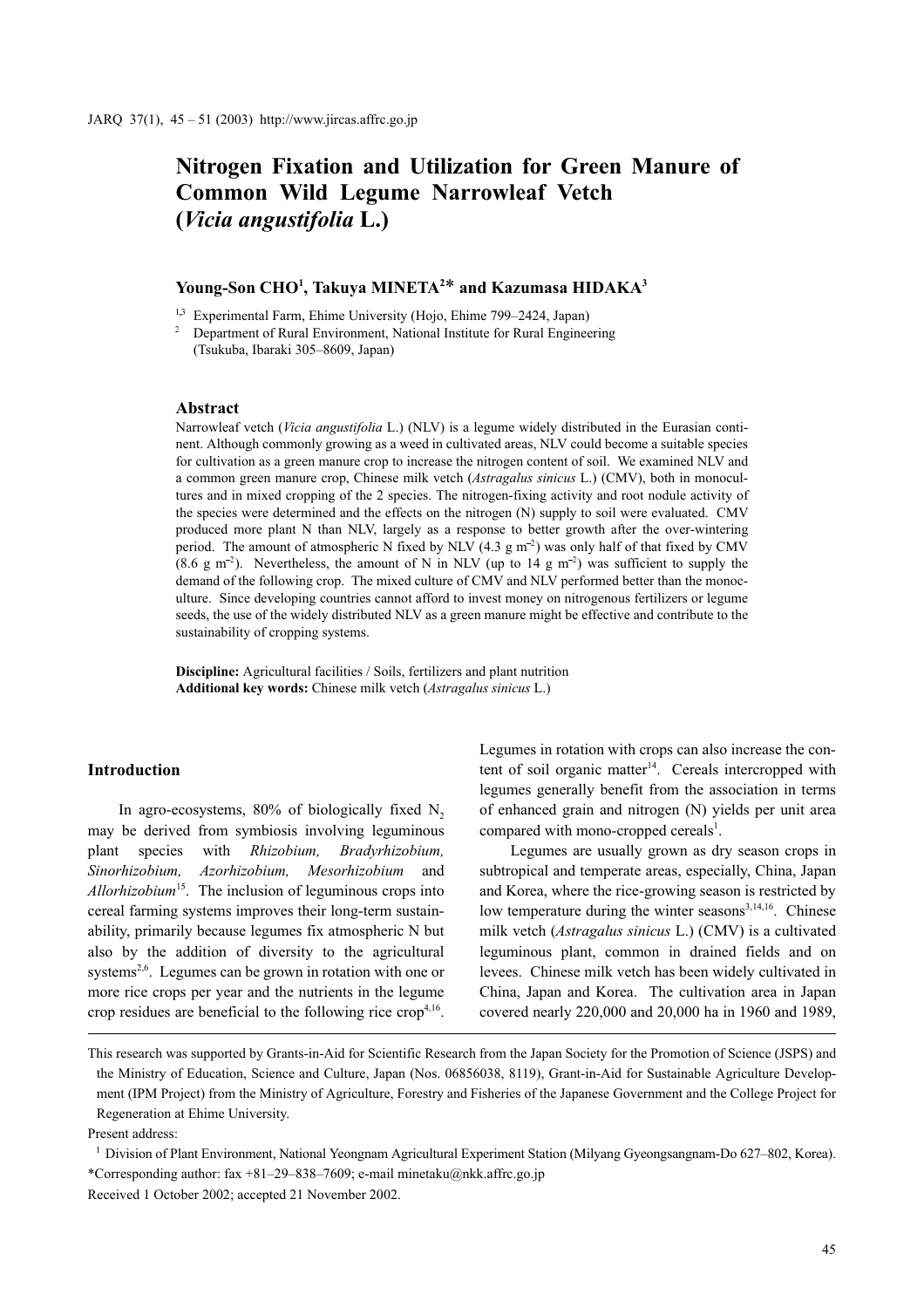respectively<sup>16</sup>. In contrast, there has been no attempt to cultivate narrowleaf vetch (NLV) as a legume crop in agricultural fields despite the fact that NLV commonly grows as a weed in fields and is distributed over western Asia, Southeast and East Asia. Each year, NLV naturally regenerates in upland fields from self-sown seed. The purpose of this experiment was to examine the potential of NLV as a legume green manure crop either in comparison or in combination with CMV.

## Materials and methods

## 1. Site characterization

An experiment was conducted in 2000 at the Ehime University Experimental Farm, Japan. The site (33°57'N, 132°47'E, 15 m above sea level) was located in the temperate zone with hot humid summer and cold dry winter.

## 2. Crop cultures, treatments and experimental design

Three legume-rice cropping systems were maintained over a period of 4 years starting from 1997. The legume green manure crops were grown in winter (November to May) and the paddy rice crops from June to October or early November. The legume crops consisted of either monocultures of Chinese milk vetch (Astragalus sinicus L.) (CMV) or narrowleaf vetch (Vicia angustifolia L.) (NLV) or a mixed culture of the 2 species. CMV and NLV were sown in the paddy field by broadcasting 1,000 seeds  $m^{-2}$  (3.5 g of CMV and 16 g of NLV) on October 20 in each year. The mixed culture of CMV/NLV was sown with 500 seeds  $m^{-2}$  of each species. Both vetches grew well before and after winter. In the control fallow plot established from February 15 to April 28 in 1999, no legume seed was sown and weeds were removed periodically by hand. The experiment was laid out in a randomized block design in a field  $(200 \text{ m}^2)$  with 4 treatments and 5 replications, with each plot measuring  $6 \text{ m}^2$ .

# 3. Determination of plant, soil characteristics and nitrogen-fixing activity

The 10 legume plants were harvested between 12 and 2 pm on sunny days during the period from over-wintering to ripening in each plot. Plant height and root length were measured. The plants were separated into root and shoot parts, which were dried at 75°C for 2 days. Nodule size and weight were calculated from the 10 plants. Plant and weed densities were determined from  $0.5$  m<sup>2</sup> plots in the same area. The amount of total dry matter of plant was determined at the time of harvest by removing 10 plants from  $0.5 \text{ m}^2$  in each plot.

Nitrogen-fixing activity of the nodulated roots and nodules was determined within 5 min after harvest. The shoot portion was cut off at the base of the plants and the soil particles attached to the roots were removed carefully by hand. The nitrogen-fixing activity represented by the nitrogenase activity (NA) was measured using the acetylene reduction activity (ARA) method with 5 replications per treatment<sup>5</sup>. Nodulated roots were placed in 1-L polypropylene Mason jars and sealed with rubber stoppers. Then, 100 mL of air was removed using a 50 mL syringe and replaced with 100 mL of acetylene. The Mason jars were placed in the holes from which the plants had been removed, covered with soil, and incubated at soil temperature for one hour. At the end of the incubation period, the jars were removed from the soil and, after proper mixing, 1 mL samples were withdrawn for the analysis of ethylene concentration. Samples were analyzed within 4 h by injecting 1 mL of gas into a gas chromatograph with GC condition, temperature, carrier gas speed and column type being similar to those described by Hosoda et al.<sup>9</sup>.

After sampling of the plants in each plot, soil samples were collected from the 0 to 20 cm depth. After removal of large visible pieces of plant materials, the soil was dried and ground to < 2 mm for the determination of the total N and C contents by the combustion method using a Sumigraph C/N analyzer (NC-90A). Soil moisture content  $\left(\frac{9}{0}\right)$  was determined in 0–10 cm sub-soil by

Table 1. Changes in soil N concentration (%) in mono- or mixed cultures of Chinese milk vetch  $(CM\tilde{V})$  and narrowleaf vetch  $(NL\tilde{V})$  grown in a paddy field

| Treatments             | Date    |        |         |         |         |        |         |  |  |  |  |
|------------------------|---------|--------|---------|---------|---------|--------|---------|--|--|--|--|
|                        | Feb. 25 | Mar. 2 | Mar. 15 | Mar. 21 | Mar. 31 | Apr. 7 | Apr. 26 |  |  |  |  |
| Control                | 0.18    | 0.18   | 0.18    | 0.19    | 0.18    | 0.17   | 0.17    |  |  |  |  |
| CMV-mono               | 0.18    | 0.17   | 0.17    | 0.16    | 0.16    | 0.15   | 0.14    |  |  |  |  |
| $NL$ $NL$ $m$ $on$ $o$ | 0.17    | 0.16   | 0.15    | 0.15    | 0.15    | 0.15   | 0.14    |  |  |  |  |
| CMV/NLV-mixed          | 0.16    | 0.15   | 0.15    | 0.14    | 0.14    | 0.14   | 0.14    |  |  |  |  |
| LSD 0.05               | 0.012   | 0.011  | 0.011   | 0.013   | 0.022   | 0.021  | 0.021   |  |  |  |  |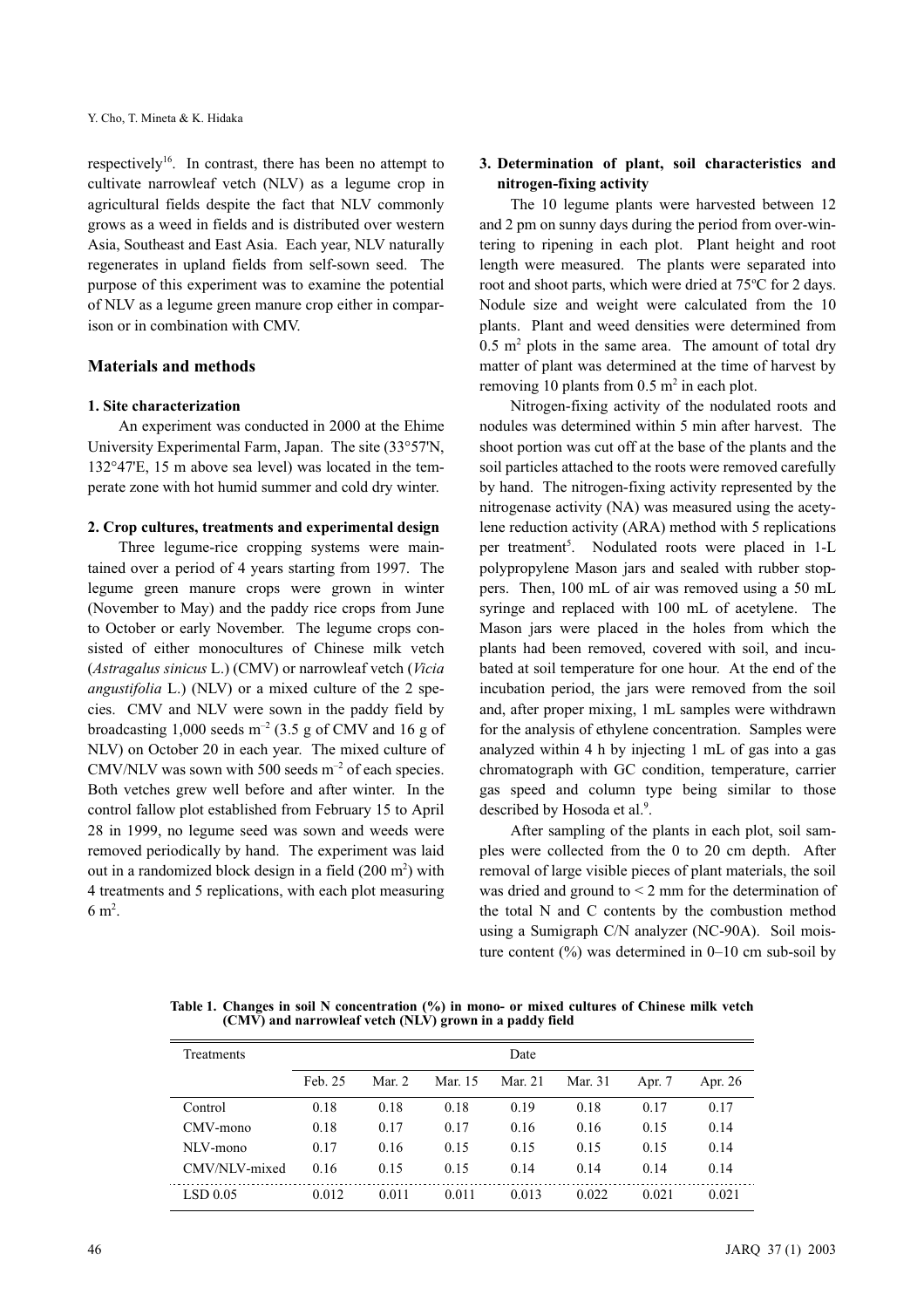the gravimetric method with oven drying. Soil samples were collected using soil cores 50 mm in diameter down to a 10 cm depth. Samples were weighed, oven-dried at 105°C for 24 h, reweighed, and the mass of water lost as a percentage of the mass of the dried soil was calculated.

## Results

#### 1. Soil nitrogen concentration

The level of soil N remained constant in the fallow treatment throughout the experiment (Table 1). In contrast, legume cropping gradually reduced the soil N concentration, particularly in the Chinese milk vetch (CMV)/ narrowleaf vetch (NLV) mixed culture. The reduction in the soil N concentration was considerable during the legume-ripening period and occurred similarly in all the legume treatments.

## 2. Plant density, weed density and characteristics of the shoots, roots and root nodules

The density of both vetch species decreased from soon after over-wintering (Feb. 25) until ripening (April 26) in all the treatments (Fig. 1a). A larger number of CMV than NLV plants survived the over-wintering period and the relative plant densities were maintained throughout the growth period in both mono- and mixed cropping conditions. The presence of CMV in the mixed culture reduced the density of NVL, while the opposite was not true. Consequently, the total plant density of the mixed culture was higher than that in CMV. Fox-tail (Alopecurus aequalis Sobol) was the most prevalent weed in the winter legume crop (Fig. 1b). Fox-tail density decreased in response to the increase in the legume crop density. Thus the amount of weed in the CMV/NLV mixed culture was the lowest, essentially because the high density of legumes was most effective in controlling the growth of fox-tail at the beginning of spring.

The shoot and root dry weight of CMV was larger in both mono- and mixed croppings than that of NLV (Fig. 2), possibly due to the maintenance of a high plant density in CMV, even as biomass per plant increased with continued growth (Fig. 1). In particular, the shoot and root dry weight of CMV increased rapidly after flowering, with the strongest responses occurring in monocropped CMV. In contrast, the shoot dry weight of NLV decreased marginally after flowering in both mono- and mixed culture plots. In the mixed plot, although the presence of CMV reduced the growth of NLV, CMV was not affected by the presence of NLV. This growth response was consistent with the plant density data (Fig. 1), and indicated that total shoot and root growth was greatest in the mixed culture treatment.

In most cases, nodule size and numbers were greater in CMV than NLV, although during early growth just after over-wintering, the number of big nodules in NLV was higher than in CMV (Table 2). This effect was most apparent in the mixed culture.



Fig. 1. Changes in plant density in (a) Chinese milk vetch (CMV) and narrowleaf vetch (NLV) and (b) Fox-tail density in CMV and NLV mono- or CMV/NLV mixed culture Bars indicate the s.e. of the means.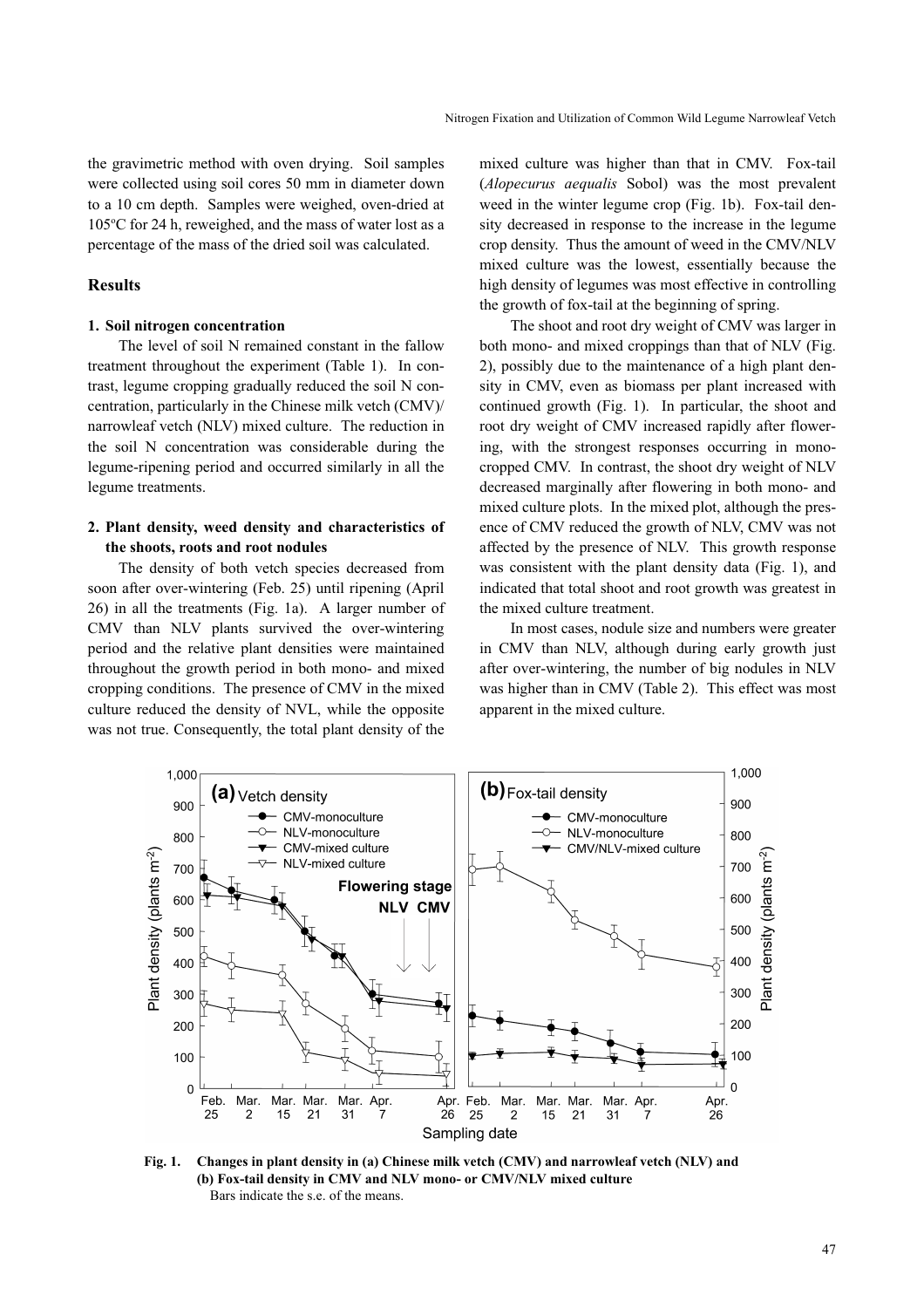

Fig. 2. (a) Shoot and (b) root dry weight in CMV and NLV mono- or mixed culture Bars indicate the s.e. of the means.

# 3. Changes in N concentrations (%) and N contents  $(g m<sup>-2</sup>)$  of vetch shoots and roots

Immediately after over-wintering, shoot and root N concentrations in all the legumes increased, followed by a rapid decline within one week (Fig. 3). Thereafter, shoot and root N concentrations remained relatively stable until flowering. N concentration was not remarkably different between CMV and NLV.

The shoot N content  $(g m^{-2})$  of CMV in both monoand mixed cultures increased from 10 to 24 (Fig. 4) in the same way as the response of plant density (Fig. 1) and shoot growth (Fig. 2). The shoot N content of NLV was generally lower than that of CMV (not early in the season in monoculture) and did not increase during the season, while there was a marginal decline in the shoot N content after flowering. The total shoot N content in the CMV/ NLV mixed culture was higher than that in either monoculture as the presence of NLV did not generally reduce the shoot N of CMV. The N content in the roots was lower than that of the shoots, ranging from 1.2 to 4.1 g  $m^{-2}$ in CMV, 0.3 to 1.1 in NLV, and 1.0–3.9 and 0.1–0.5 in CMV/NLV mixed culture, respectively. Although the root N content was more stable than that of shoot N, a marked increase in the root N content of CMV was observed 2 weeks after over-wintering.

#### 4. Effects on nitrogenase activity (NA)

Immediately after over-wintering, the nitrogenase activity (NA) based on the determination of the acetylene

Table 2. Changes in nodule size distribution and numbers per m<sup>2</sup> in CMV and NLV mono- or mixed cultures in a paddy field

| Nodule size | Treatment | Date     |                |                |          |         |        |         |  |
|-------------|-----------|----------|----------------|----------------|----------|---------|--------|---------|--|
|             |           | Feb. 25  | Mar. 2         | Mar. 15        | Mar. 21  | Mar. 31 | Apr. 7 | Apr. 26 |  |
| $0-1$ mm    | CMV-mono  | 140      | 472            | 448            | 390      | 344     | 276    | 272     |  |
|             | NLV-mono  | 288      | 239            | 188            | 155      | 140     | 126    | 94      |  |
|             | CMV-mixed | 174      | 264            | 477            | 265      | 168     | 69     | 67      |  |
|             | NLV-mixed | 314      | 321            | 483            | 465      | 268     | 69     | 13      |  |
| $1-2$ mm    | CMV-mono  | 96       | 144            | 129            | 86       | 66      | 46     | 35      |  |
|             | NLV-mono  | 33       | 46             | 50             | 32       | 38      | 9      | 2       |  |
|             | CMV-mixed | 218      | 436            | 579            | 280      | 193     | 48     | 38      |  |
|             | NLV-mixed | 96       | 292            | 151            | 140      | 39      | 14     | 2       |  |
| $2-3$ mm    | CMV-mono  | 313      | 152            | 110            | 122      | 147     | 50     | 40      |  |
|             | NLV-mono  | 30       | 42             | 46             | 24       | 54      | 5      | 2       |  |
|             | CMV-mixed | $\Omega$ | 18             | 203            | 58       | 58      | 5      | 7       |  |
|             | NLV-mixed | 61       | 213            | 295            | $\theta$ | 50      | 19     | 2       |  |
| $3$ mm $>$  | CMV-mono  | $\Omega$ | $\overline{2}$ | $\overline{4}$ | 5        | 6       |        |         |  |
|             | NLV-mono  | 8        | 20             | 14             | $\theta$ | 7       |        | 1       |  |
|             | CMV-mixed | 140      | 472            | 448            | 390      | 344     | 276    | 272     |  |
|             | NLV-mixed | 288      | 239            | 188            | 155      | 140     | 126    | 94      |  |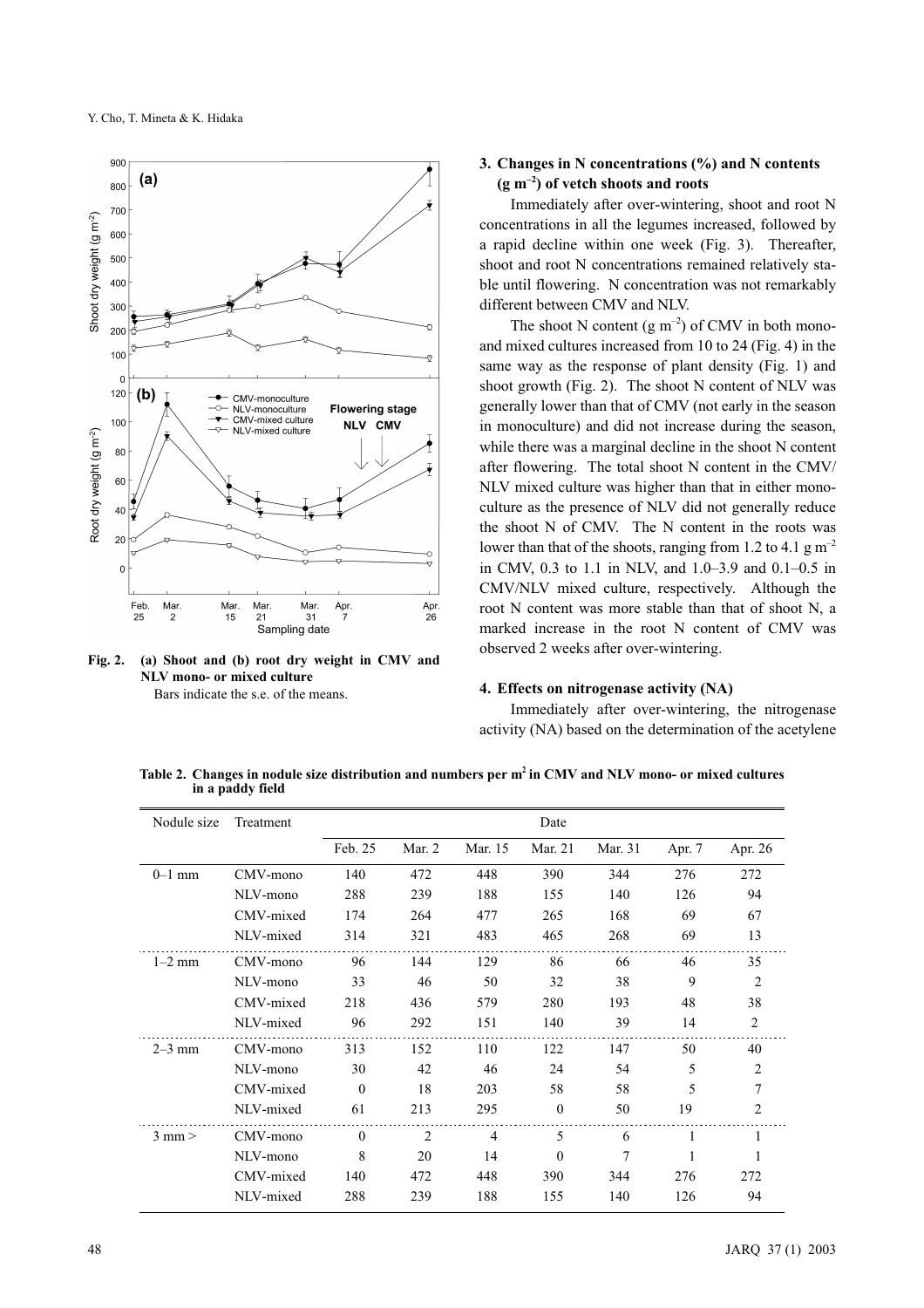reduction activity (ARA) was 3, 8, 1 and 7 µmol  $C_2H_4$  $plant^{-1}$   $h^{-1}$  in the NLV and CMV mono- and mixed cultures, respectively (Fig. 5a).

However, NA rapidly increased up to 6.4 and 9.1 µmol  $C_2H_4$  plant<sup>-1</sup> h<sup>-1</sup> one week later in the NLV monoand mixed cultures. In mono-cultured NLV, NA reached a maximum value of 10 µmol  $C_2H_4$  plant<sup>-1</sup> h<sup>-1</sup> 3 weeks before flowering. NLV flowered one week earlier than CMV. Until flowering, NA in CMV mono- and mixed cultures was 8 and 4 µmol  $C_2H_4$  plant<sup>-1</sup> h<sup>-1</sup>, respectively,



Fig. 3. Shoot and root N concentration (%) in monocultures of CMV and NLV

Bars indicate the s.e. of the mean of 10 measurements.



Fig. 4. (a) Shoot and (b) root N contents (g m<sup>-2</sup>) in CMV<br>and NLV in mono- or mixed cultures of CMV and<br>NLV and NLV in mono- or mixed cultures of CMV and **NLV** 

Bars indicate the s.e. of the means.

but it decreased to 3 µmol  $C_2H_4$  plant<sup>-1</sup> h<sup>-1</sup> by Mar. 21 in both treatments. Generally, NA was higher in the monocultures than in the mixed cultures throughout the growth period. The content of total fixed N (plant shoot and root N contents minus periodical soil N difference) was 8.6, 4.3, 6.4, and 1.9  $g \text{ m}^{-2}$  in the CMV-mono, NLV-mono, CMV-mixed, and NLV-mixed cultures, respectively (Fig. 5).

## Discussion

A major difference between the 2 vetch species in terms of their value as green manure crops was associated with the density of the plants after over-wintering. Since CMV maintained more plants than NLV throughout the season, the level of shoot and root growth and N content were affected. The lower density of the NLV plants also led to the increase of the growth of fox-tail weeds. Increasing the plant density of NLV in both monoculture and the mixed culture with CMV may alter the results. Even so, the supply of up to 14.5 g N  $m^{-2}$  by NLV in this experiment could satisfy the rice requirement for N, since only about 10 g fertilizer N  $m^{-2}$  is used in Japanese paddy



Fig. 5. Changes in (a) nitrogenase activity based on the determination of the acetylene reduction activity (ARA), (b) content of fixed N (g m<sup>-2</sup> moisture content (%) and soil tempe<br>CMV and NLV in mono- and mixed of  $(ARA), (b)$  content of fixed N  $(g m<sup>-2</sup>)$ , and  $(c)$  soil moisture content (%) and soil temperature (ºC) of CMV and NLV in mono- and mixed cultures Bars indicate the s.e. of the means.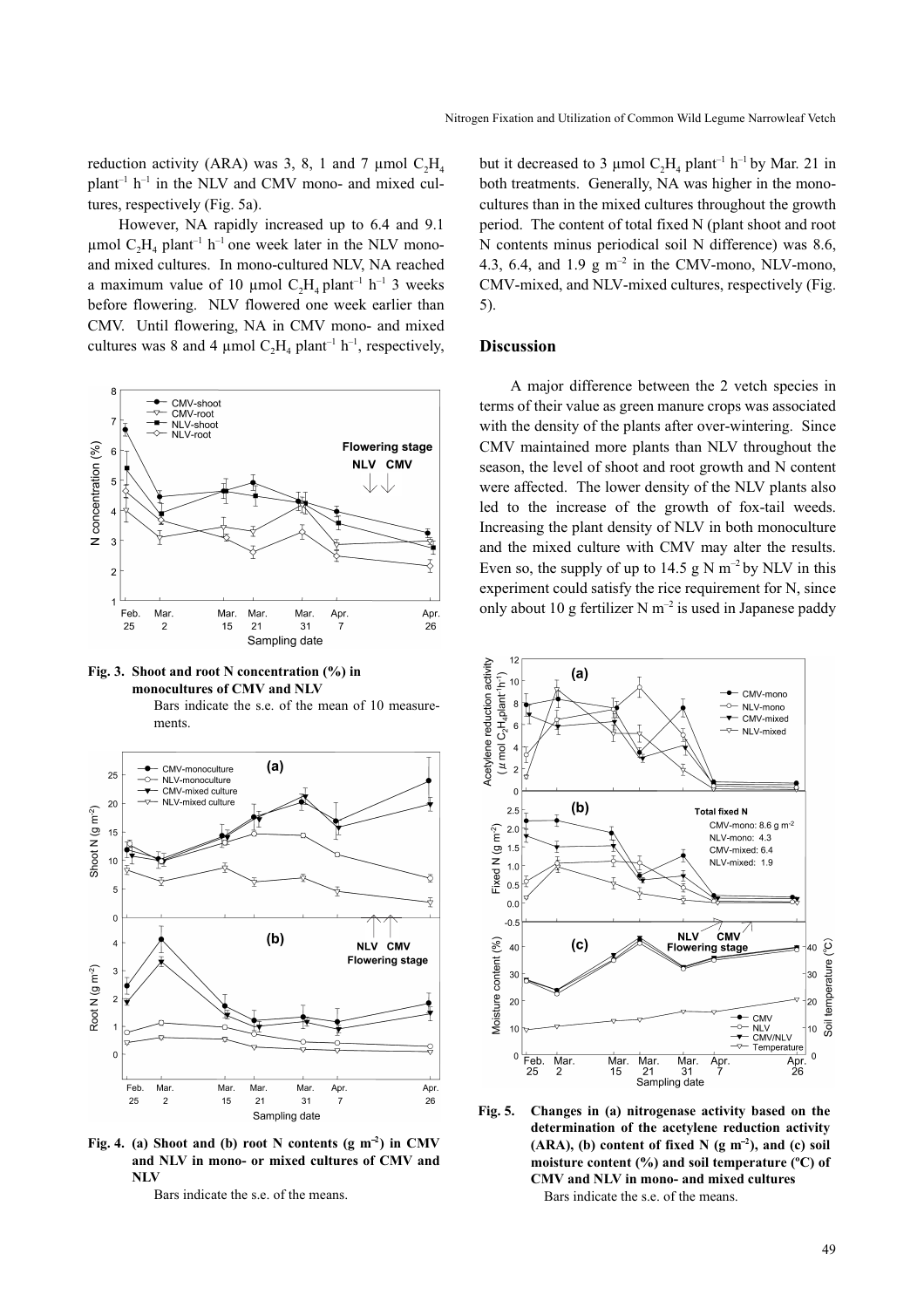fields. An important result of this study was that the introduction of NLV into CMV cropping did not reduce the performance of the CMV species. Thus mixed culture resulted in higher plant growth.

Vetch growth responses were generally easy to explain. The shoot N concentration of both CMV and NLV decreased rapidly in the first week after over-wintering. This effect was associated with the rapid growth of the roots and thereafter, there was a constant remobilization of shoot  $N$  to root  $N$  (Fig. 3). In turn, the increased allocation of growth to roots probably caused both the subsequent increase in nodule numbers (Table 2) and the lag in shoot growth until March 15 (Fig. 2), which was consistent with the fact that the plant density declined only slightly during this period (Fig. 1).

When shoot growth increased in mid-season, particularly in CMV, the root N content became stable. There was a small reduction in the content of soil N from overwintering to flowering for the CMV and NLV monocultures. A rapid decrease in the soil N content was observed after over-wintering in the CMV/NLV mixed culture, which may be due to the higher combined plant density and shoot growth in the mixed culture. The greater late-season growth of CMV compared with that of NLV may be associated with more adapted growth conditions to the increase of the soil temperature (Fig. 5) or larger amounts of N fixation after the over-wintering period. Due to the larger plant dry weight, CMV produced more green manure N than NLV (Fig. 5b). The value of a green manure is measured both in the amount of atmospheric N fixed, and in the pattern of release of N to a following crop. This eliminates or reduces the need for top-dressing labor. Traditional CMV-rice cropping often induces outbreaks of insect pest populations and diseases in the host plant with a higher N content<sup>7</sup>. Since the N content was mostly correlated with the plant dry weight, the lower N content of NLV may decrease more slowly than that of CMV. Furthermore, the utilization of NLV in rice cropping may also contribute to a decrease in the damage associated with reduction due to the rapid decrease of the oxidation-reduction activity after flooding<sup>4</sup>.

The lack of increase of the N contents in shoots and roots of NLV after over-wintering (Fig. 4) indicated that N<sub>2</sub> fixation was very low after wintering in paddy fields, and that most of the plant N uptake occurred either during winter or before winter, although the N uptake during winter is minimal in upland fields $11$ . The maximum nodule weight in the NLV mono- or mixed culture was recorded on March 2 or 15. The nitrogenase activity varied with both sampling time and vetch species, suggesting a difference in the response to increased temperature and changes in the soil moisture content (Figs 5a, b and c). The drastic reduction in NA observed in CMV on March 21 coincided with the increase in the soil moisture to 40%, as a result of heavy rain for 3 days before sampling. In this treatment, the moisture did not evaporate because of the high plant density of CMV compared to that of NLV. Inundation may cause a severe reduction of shoot and root growth<sup>17</sup>. The lodging of plants in CMV may have reduced the light penetration and hampered the root activity<sup>8</sup>. Flowering time was also different for CMV and NLV but occurred after both NA and fixation had decreased to minimal levels in both species. In general, the NA values were similar to those reported by Yoshida & Kayama<sup>10</sup>. The amount of fixed N ranged from 2.0 to 8.6 g  $m^{-2}$  (Fig. 5b), especially in CMV monoculture, resulting in a higher N-fixing activity (periodically fixed N) than other reported levels<sup>8,12,13</sup>, presumably due to the temperature, soil moisture, soil nutrients, and other environmental factors $9,10$ . Theoretically, the  $C_2H_4$  to N<sub>2</sub> ratio is 3:1, but in practice, the ratio ranged from 1.5:1 to  $25:1^5$ .

#### Conclusion

The use of a NLV monocrop instead of CMV might not be recommended, based on biomass production and  $N<sub>2</sub>$  fixation. However, the slightly higher C/N ratio in NLV might contribute to sustainable crop production systems. NLV biomass could lead to a maximum N yield of 4.3  $\text{g m}^{-2}$ . Even though there was a decrease in NLV growth in the NLV/CMV mixed culture, the total plant and N yield was higher than that in either CMV or NLV monocultures. The system requires further studies to evaluate its beneficial effect on the soil nitrogen supply and residual C/N ratio.

## References

- 1. Chalk, P. M. (1996) Nitrogen transfer from legumes to cereals in intercropping. In Roots and nitrogen in cropping systems of the semi-arid tropics. eds. Ito, O. et al., JIRCAS, Tsukuba, Japan, 351–374.
- 2. Chalk, P. M. (1998) Dynamics of biologically fixed N in legume-cereal rotations : A review. Aust. J. Agric. Res., 49, 303–316.
- 3. Chen, L. T. (1973) A historical account of the green manures used in Chinese Agriculture. Ta Lu Tsa Chih (Continental Magazine, Taipei), 46, 20–47.
- 4. Cho, Y. S., Choe, Z. R. & Ockerby, S. E. (2001) Managing tillage, sowing rate and nitrogen top-dressing level to sustain rice yield in a low-input, direct-sown, rice-vetch cropping system. Aust. J. Exp. Agric., 41, 61–69.
- 5. Hardy, R. W. F., Burns, R. C. & Holsten, R. D. (1973) Applications of the acetylene-ethylene assay for the mea-